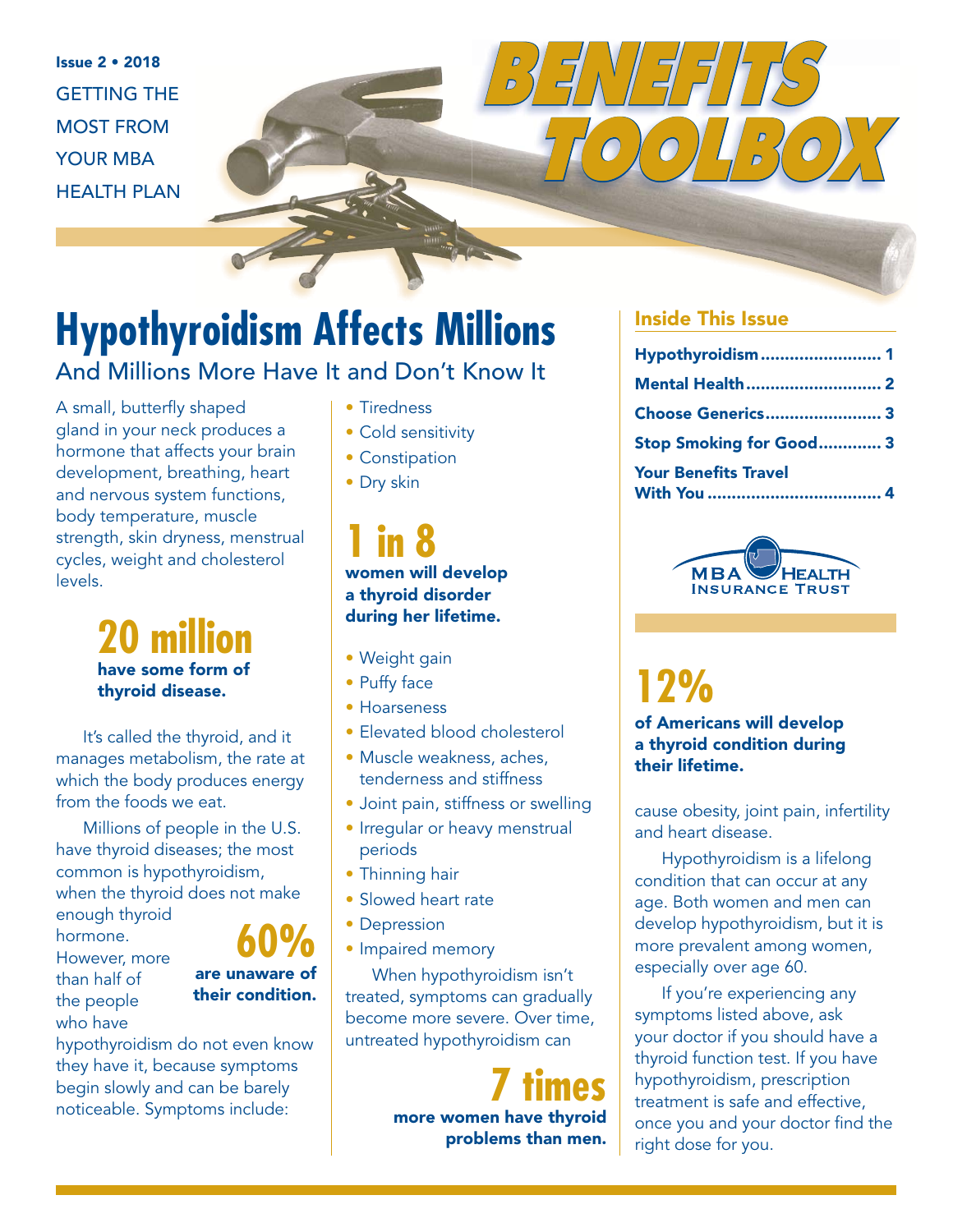## **How Are You?**

#### Let's Talk About Your Mental Health

Most of us have thought about taking a "mental health day" to restore our sense of wellbeing. Taking steps to maintain good mental health helps us cope with life's stresses, work productively and nurture healthy relationships.

However, nearly 1 in 5 adults develops a mental illness in any given year. They may experience mild to severe symptoms that can affect relationships, work and daily life. A mental illness can be temporary or long-lasting.

Good news: Many conditions can be completely resolved and mental health totally restored. Other conditions can be effectively managed, helping people live a mentally healthy life.

Bad news: More than half of those affected don't get help. They may not be aware of their own symptoms, don't know how to get help, or are afraid of the stigma of being labeled mentally ill.

#### Common Mental Illnesses

Anyone can develop mental illness, at any age from childhood through adulthood. You might have a higher risk if you have a family history of mental illness, or if you experience traumatic events or a chronic illness or injury.

While there are over 200+ mental illnesses, these are the most common:

#### COMMON MENTAL HEALTH SYMPTOMS

- Feeling sad or down
- Confused thinking
- Excessive fears, worries or guilt
- Extreme mood swings
- Withdrawal from friends and activities
- Low energy, fatigue and problems sleeping
- Unable to cope with typical daily stress
- Difficulty relating to people
- Alcohol or drug abuse
- Major changes in eating habits
- Sex drive changes
- Excessive anger, hostility or violence
- Suicidal thinking
- Depression: 1 in 10 adults suffers from mood disorders, with mild to severe symptoms impacting their life every day.
- **Anxiety:** Almost 2 in 10 adults experience worry, panic, dread or fears that do not go away.
- Eating Disorders: 8 million Americans have extreme food, weight and body image issues.
- Substance Abuse: 20 million adults use alcohol and/or drugs excessively.

#### What You Can Do

Be aware of the common symptoms (see list above) of mental illness. If you have concerns about your own or a family member's mental health, talk with your doctor or see a mental health specialist (please refer to your Heath Plan booklet for coverage details).

Professional help can often restore mental health. Without treatment, symptoms can get worse and increase a person's risk of developing other health issues (like heart disease or diabetes), or result in suicide, a leading cause of death the U.S.

People with serious mental illness are rarely violent, but if you know someone who has thoughts of harming others or himself, get immediate help by calling the National Suicide Prevention Lifeline at 1-800- 273-TALK (1-800-273-8255).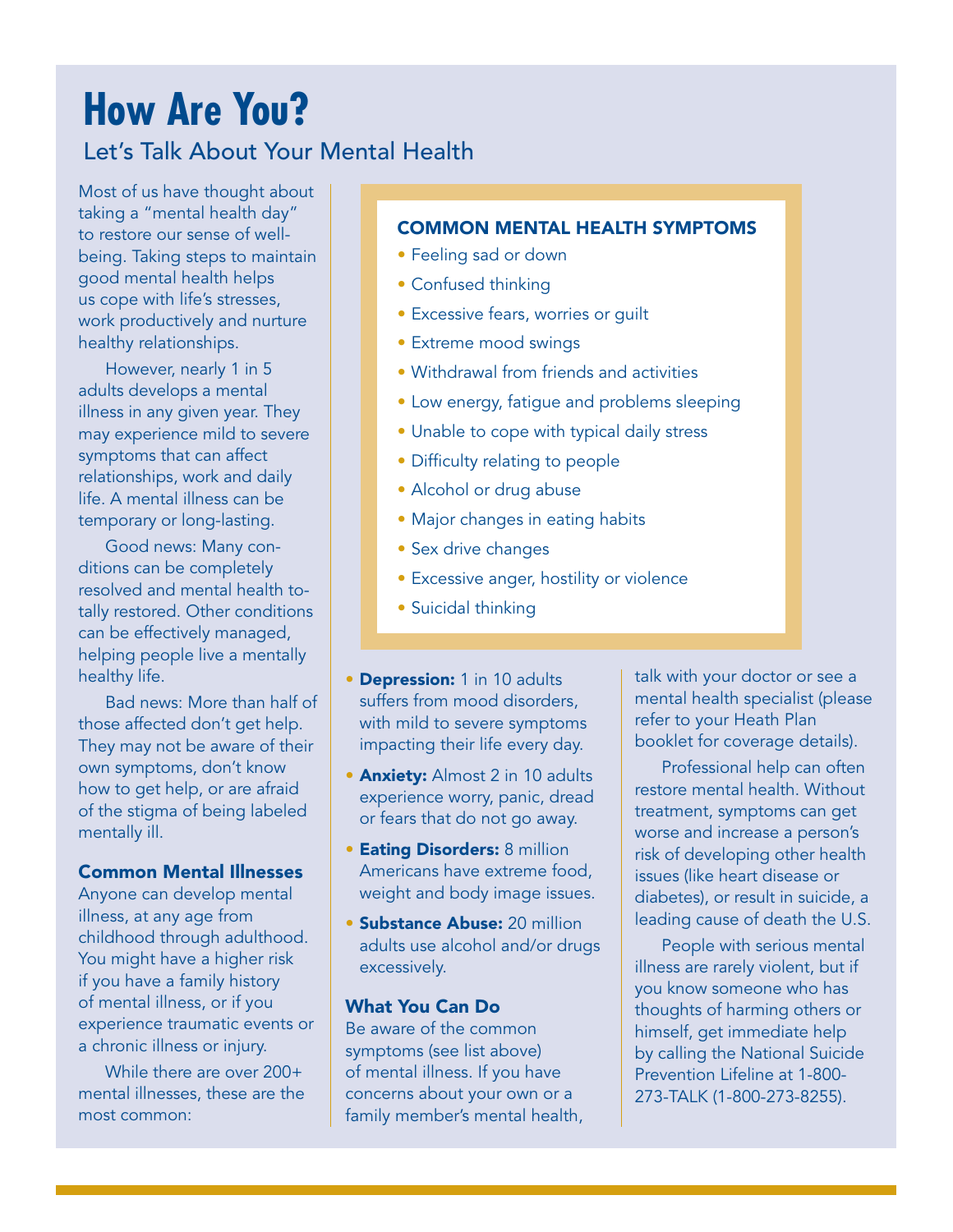# **Choose Generics Instead**

### Fight Rising Health Care Costs

If you take prescription medication on a regular basis, you're in good company: 55% of Americans regularly take prescription medication—and on average, four different prescriptions every day.

That takes a toll on your wallet: each year Americans spend an average of \$1,112/person on prescription drugs.

You can take a stand against rising costs by asking for generics. Generic drug prices have declined while brand-name drug prices have nearly doubled in price in the past 10 years.

The average cost of a generic drug is 80%-85% less than the

brand-name version. You'll save with a lower copay and keep costs down for the Trust.

Brand-name drugs have a patent protection for 20 years, helping drug companies recover research and development costs. When the patent protection ends, the same drug often becomes available as a less-expensive generic drug.

If you take a brand-name drug, ask your pharmacist or doctor when it will be available as a generic. And keep asking, because patent protections expire all the time.

Sources: Consumer Reports September 2017; Kaiser Family Foundation; Source: FDA.

# **Use Your Prescription Benefits Wisely**

### Stay Healthy and Save Money

Make the most of your pharmacy benefits by taking full advantage to all that's available to you. Start by logging in to your member account online:

- REGENCE MEMBERS: Go to Regence.com
- ASURIS MEMBERS: Go to Asuris.com
- KAISER PERMANENTE MEMBERS: Go to kp.org/wa

Here are some of the resources you'll find online that can help you save money:

- Find a participating retail pharmacy. Make sure you get the best coverage by choosing a pharmacy in your Plan's network.
- Use the mail-order service. Save money and enjoy the convenience of having your medications mailed to your home.
- See the formulary. The formulary is a list of generic, brand-name and specialty medications that are covered by your Plan.
- Order a specialty medication. Pharmacists and technicians

### **Stop Smoking for Good**

### Your Health Plan Helps You Quit

If you smoke, the best thing you can do for your health is to stop. Your Health Plan offers smoking cessation programs at no cost for eligible participants and covers prescribed nicotine replacement products. Here's how to get started:

- REGENCE MEMBERS AND ASURIS NORTHWEST HEALTH MEMBERS: Call 1-800-QUIT-NOW or go to www.doh.wa.gov/ SmartQuit. (Note: this is the Quit Now program, not the Quit For Life program as incorrectly stated in the Issue 1, 2018, newsletter.)
- KAISER PERMANENTE MEMBERS: Call 800-462- 5327 or go to *quitnow.net/* kpwa

work closely with patients and providers to manage certain high-cost medications for serious chronic conditions.

- Get reliable drug information. Learn about prescription and over-the-counter drugs, including possible side effects and interactions.
- See your benefit details. View your claims history, your outof-pocket maximum total and other coverage information.